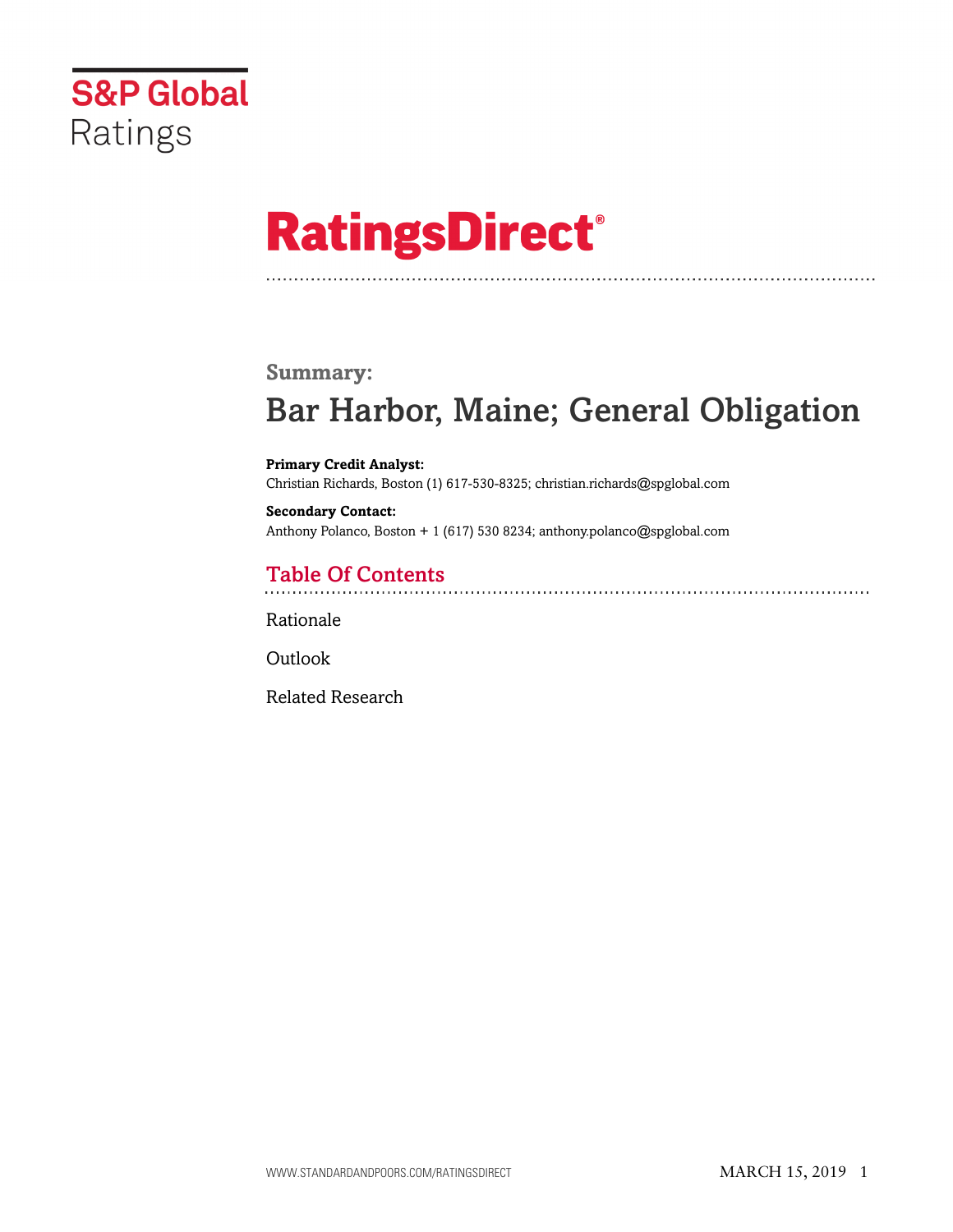# **Summary:** Bar Harbor, Maine; General Obligation

#### Credit Profile

| US\$2.875 mil Go bnds ser 2019A due 10/15/2038               |            |     |  |
|--------------------------------------------------------------|------------|-----|--|
| Long Term Rating                                             | AAA/Stable | New |  |
| US\$1.225 mil Go bnds (fed taxable) ser 2019B due 10/15/2038 |            |     |  |
| Long Term Rating                                             | AAA/Stable | New |  |

## <span id="page-1-0"></span>Rationale

S&P Global Ratings assigned its 'AAA' long-term rating to Bar Harbor, Maine's series 2019A and 2019B general obligation (GO) bonds and affirmed its 'AAA' rating on the town's outstanding GO debt. The outlook is stable.

We rate Bar Harbor higher than the sovereign because we believe the town can maintain better credit characteristics than the U.S. in a stress scenario, due to its predominantly locally derived revenue base and our view that pledged revenue supporting debt service on the bonds is at limited risk of negative sovereign intervention. In 2016, local property taxes generated 82% of general fund revenue, demonstrating a lack of dependence on central government revenue. (See ," published Nov. 19, 2013, on RatingsDirect.)

The town's full-faith-and-credit pledge secures the bonds. Although Bar Harbor is not restricted to a particular revenue source, it has the power to levy ad valorem property taxes for bond repayment, subject to limitations of the state's LD-1 legislation. Despite limitations imposed by the state-levy limit law, we did not make a rating distinction for the limited-tax GO pledge due to the town's flexibility under the levy limit.

We understand that proceeds from the tax-exempt 2019A bonds will be used to fund new electronic parking meters and the acquisition of an existing ferry terminal. The taxable 2019B bonds will also provide funding for the ferry terminal acquisition, but are attributable to the portion of the terminal to be used by a private operating entity.

Bar Harbor is perhaps best known for being home to Acadia National Park. The town is a seasonal tourist destination due to the park and its coastline and seashore, with high-end hotels throughout. Management continues to produce annual operating surpluses, resulting in maintenance of high reserve levels. We expect the strength of the economy and management's careful budget development and monitoring will lead to continued positive financial performance and maintenance of the 'AAA' rating.

The long-term rating reflects our view of the following factors, including Bar Harbor's:

- Very strong economy, with a local stabilizing institutional influence;
- Strong management, with good financial policies and practices under our Financial Management Assessment (FMA) methodology;
- Strong budgetary performance, with a slight operating surplus in the general fund and an operating surplus at the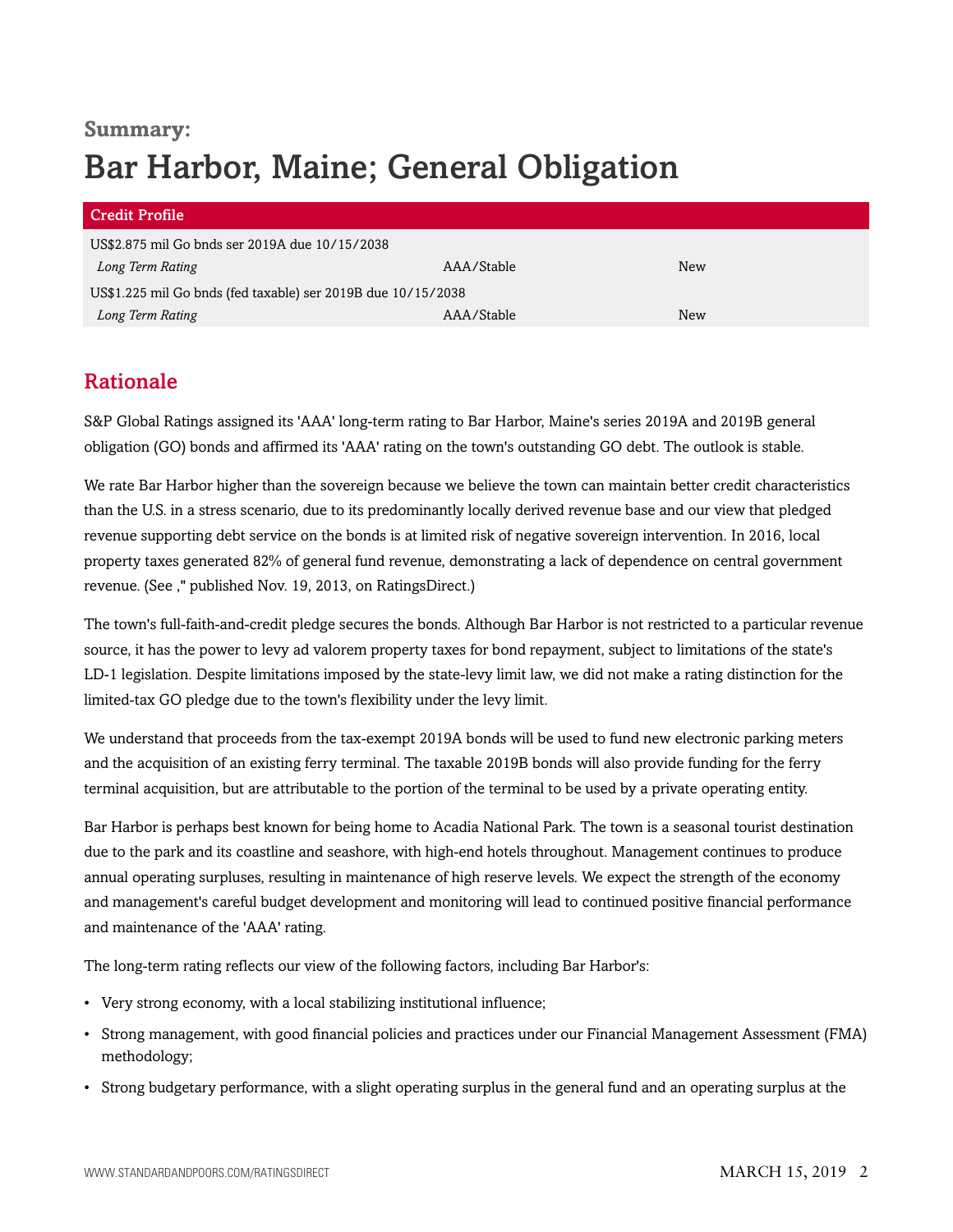total governmental fund level in fiscal 2018;

- Very strong budgetary flexibility, with an available fund balance in fiscal 2018 of 17% of operating expenditures;
- Very strong liquidity, with total government available cash at 34.9% of total governmental fund expenditures and 9.6x governmental debt service, and access to external liquidity we consider strong;
- Strong debt and contingent liability position, with debt service carrying charges at 3.6% of expenditures and net direct debt that is 78.4% of total governmental fund revenue, as well as low overall net debt at less than 3% of market value; and
- Strong institutional framework score.

#### Very strong economy

We consider Bar Harbor's economy very strong. The town, with an estimated population of 5,390, is in Hancock County. It benefits, in our view, from a stabilizing institutional influence. It has a projected per capita effective buying income of 111% of the national level and per capita market value of \$303,071. Overall, market value grew by 3.6% over the past year to \$1.6 billion in 2019. The county unemployment rate was 3.8% in 2017.

Bar Harbor benefits from considerable seasonable tourism, supported by its status as the gateway to Acadia National Park, which receives about 3.5 million visits per year. While not directly linked to a broad and diverse economy, the town benefits from the stabilizing presence of Jackson Laboratory, which has nearly 1,400 employees and is the county's leading employer. The laboratory is a nonprofit biomedical research institution headquartered in the town since 1929 and hosts Ph.Ds., M.D.s, and D.V.M.s researching the genetic basis of cancer, heart disease, and Alzheimer's, among other diseases and conditions. The town also is home to the Mount Desert Island Biological Laboratory (78 employees), a lab focused on therapies to regenerate human tissue, as well as the College of the Atlantic (35 faculty, 350 students). Other leading employers include Mount Desert Island Hospital (538 employees) and Acadia National Park (245). We expect that the acquisition of the ferry terminal and subsequent redevelopment will further enhance the town's waterfront, which is a centerpiece for tourism in Bar Harbor.

Given the underlying strength of the town's economy, along with management's initiatives to expand tourism and support existing non-profits and businesses, we expect that Bar Harbor's economy will remain very strong throughout the outlook period.

#### Strong management

We view the town's management as strong, with good financial policies and practices under our FMA methodology, indicating financial practices exist in most areas, but that governance officials might not formalize or monitor all of them on a regular basis.

Bar Harbor maintains a five-year capital improvement plan that it updates annually, including project funding sources. The town uses at least three years of historical trend analysis when developing budgetary revenue and expenditure assumptions. Management provides monthly reports on budget-to-actual results, mandated by the town's charter, to the town council. Formal amendments are possible through the town council. It has formally adopted policies that manage investments and debt issuance. Bar Harbor maintains a fund balance policy of sustaining at least 10% of the previous fiscal year's total general fund revenue, and it is currently complying with this policy. The town does not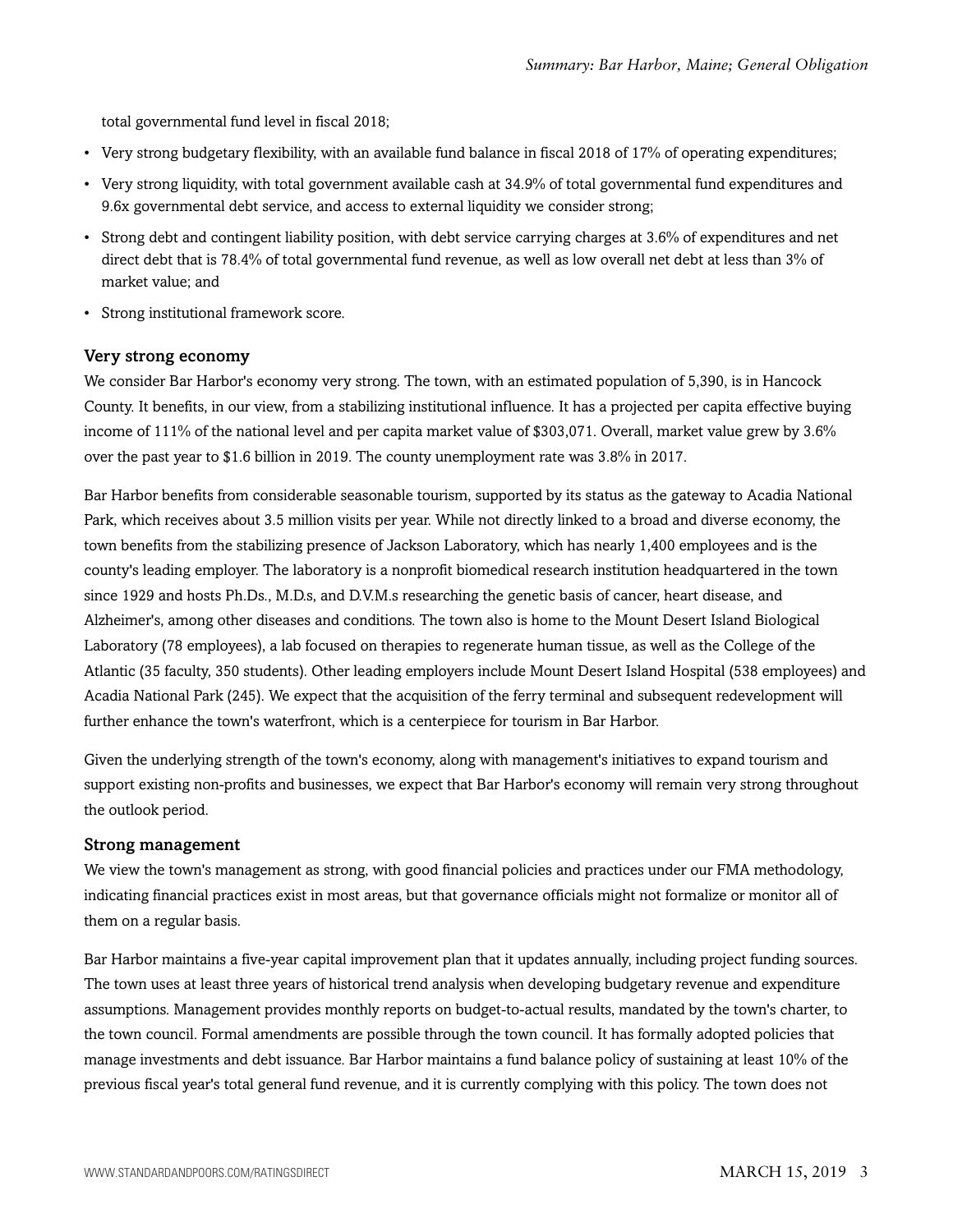currently have any formal long-term financial planning policies.

#### Strong budgetary performance

Bar Harbor's budgetary performance is strong, in our opinion. The town had slight surplus operating results in the general fund of 1.3% of expenditures, and surplus results across all governmental funds of 2.2% in fiscal 2018. General fund operating results of the town have been stable over the last three years, with results of 1.7% in 2017 and 1.7% in 2016.

We adjusted fiscal 2018 results to account for recurring transfers into the capital improvement projects fund, as well as for the expenditure of bond proceeds. Over the past several years, management has consistently produced operating surpluses, which it attributes primarily to careful budgeting and monitoring throughout the year. In fiscal years 2017 and 2018, management notes that ambulance revenues were somewhat under budget, but were offset by expenditures coming in under budget and auto excise taxes and recycling fees coming in over budget.

The fiscal 2019 adopted operating budget is an approximately 5.7% increase over fiscal 2018. Management attributes the increase primarily to school department capital projects. It reports that wastewater enterprise fund revenues are slightly under budget, due to a faulty meter at a large ratepayer, but is expecting no major shortfalls. The operating budget is tracking on budget and management expects similar results at year-end to the previous few years. For 2020, the town added a new revenue source (parking meters), which management expects to generate at least \$500,000 annually. While budget development is still underway, management does not expect major expenditure changes. We note that the town's labor contracts are settled until 2020 or 2021.

Bar Harbor incorporates the majority of its capital improvement projects into the tax levy and annual budget. It budgets for an annual budgetary fund balance drawdown for capital improvement and from school department reserves, but on a GAAP basis, the town has consistently produced surplus results. In fiscal 2018 audited results, local taxes accounted for 82% of general fund revenues, while departmental revenues were 9%. Intergovernmental revenues in fiscal 2018 were about 6% of general fund revenues. We believe the predominance of locally derived revenues from property taxes provides stability and predictability. Given management's history of producing GAAP surpluses, along with a policy of maintaining reserves, we expect budgetary performance will remain strong.

#### Very strong budgetary flexibility

Bar Harbor's budgetary flexibility is very strong, in our view, with an available fund balance in fiscal 2018 of 17% of operating expenditures, or \$3.7 million.

Bar Harbor's available fund balance has continued to strengthen over the past several years. While the town budgets for minor reserve drawdowns, we expect it will continue to produce GAAP surpluses and will maintain very strong reserves. We expect its budgetary flexibility to remain very strong.

#### Very strong liquidity

In our opinion, Bar Harbor's liquidity is very strong, with total government available cash at 34.9% of total governmental fund expenditures and 9.6x governmental debt service in 2018. In our view, the town has strong access to external liquidity if necessary.

Bar Harbor's issuance of GO bonds within the past 20 years demonstrates its strong external liquidity. The town does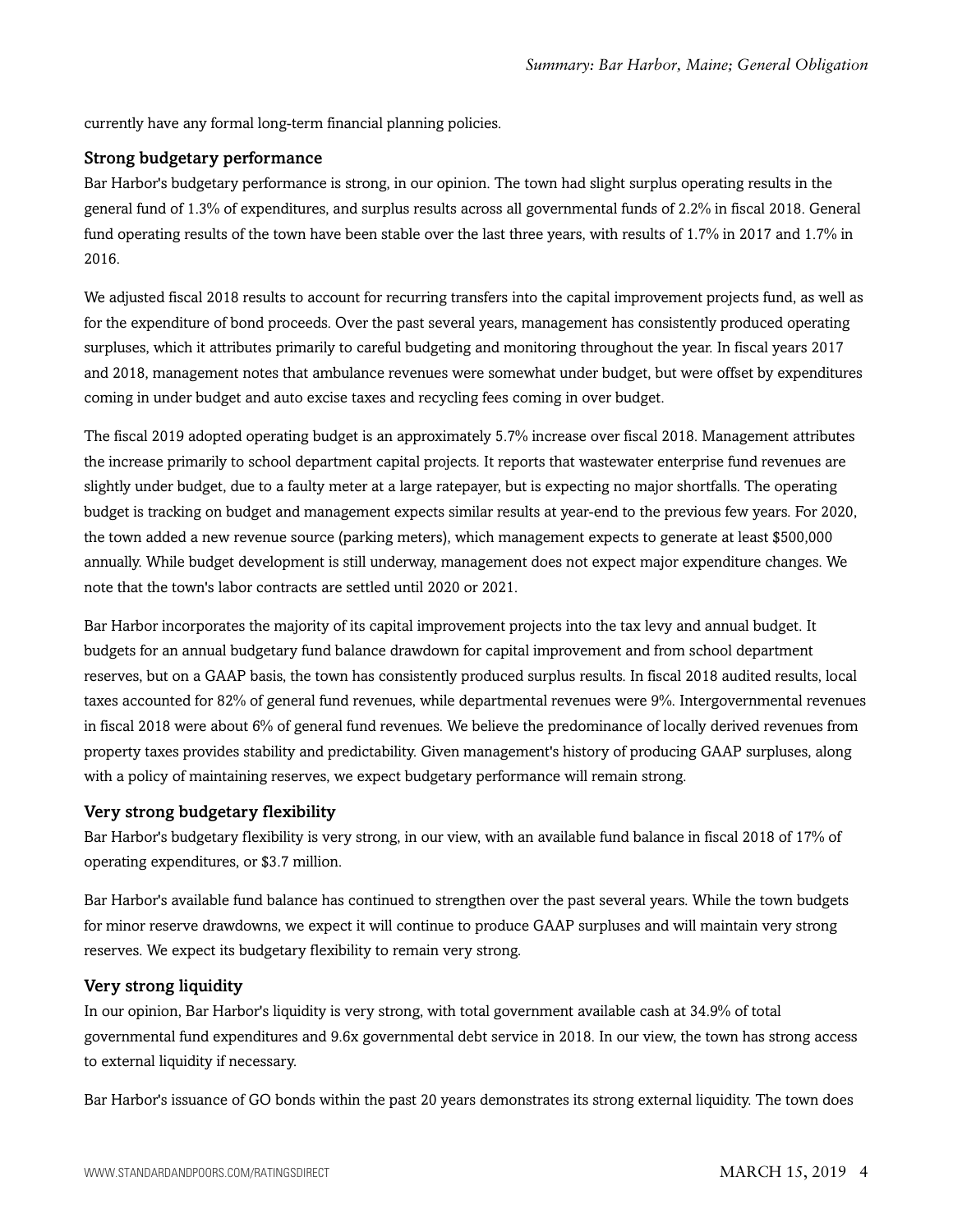not currently have any contingent liquidity risks from financial instruments with payment provisions that change on the occurrence of certain events. We do not anticipate and reduction in cash reserves and expect the town's liquidity to remain very strong.

#### Strong debt and contingent liability profile

In our view, Bar Harbor's debt and contingent liability profile is strong. Total governmental fund debt service is 3.6% of total governmental fund expenditures, and net direct debt is 78.4% of total governmental fund revenue. Overall net debt is low at 1.0% of market value, which is, in our view, a positive credit factor.

Following this issuance, Bar Harbor will have approximately \$22.8 million in outstanding GO debt and capital leases, approximately \$6.6 million of which we consider self-supporting debt backed by user charges from the water and wastewater enterprise funds. Due to a slight decline in coverage within the wastewater fund in fiscal 2018, we no longer view the wastewater debt as fully self-supported. However, we understand that the town is addressing this and we expect the fund will return to full self-support. Additionally, as currently scheduled, 64.4% of the town's debt will be repaid within ten years, which is slightly below the 65% threshold for what we consider rapid. As the town has no plans to issue new-money debt within the next few years, we expect our view of the debt profile will improve concurrent with principle repayment exceeding 65% in ten years; we calculate that will happen as soon as 2020. We understand that the town is in early discussions regarding capital investments in the town's school infrastructure. While it is too early to fully incorporate potential school debt issuances into our analysis, as the town has not decided which of several options to pursue, depending on final financing and structure, it could have a negative effect on our view of the debt profile. However, we do not anticipate this would have a significant effect on the town's overall credit quality.

Bar Harbor's combined required pension and actual other postemployment benefit (OPEB) contributions totaled 1.8% of total governmental fund expenditures in 2018. The town made its full annual required pension contribution in 2018.

The town participates in the Consolidated Plan for Participating Local Districts (PLD) and the State Employment Teacher Plan (SET), both administered by the Maine Public Employees Retirement System. Both PLD and SET are cost-sharing, multiple-employer, public employee retirement systems. It contributes its full actuarially determined contribution annually and expects to continue doing so. As of June 30, 2018, the town's proportionate share of the SET net pension liability was \$103,174 and of the PLD plan it was \$1.96 million. SET and PLD both use a 6.875% discount rate, which is below average. PLD, the larger of the two plans, is 91% funded, while SET is 81% funded.

For fiscal 2018, the town implemented GASB Statement No. 75. The only OPEBs provided by the town are calculated as an implicit rate subsidy for retirees who access the town's group health plan. Retirees pay 100% of the premium. As of June 30, 2018, the town reported a net OPEB liability of approximately \$430,000. Additionally, it recognized a net OPEB liability for costs associated with retired school department personnel totaling nearly \$44,000. This plan has a special funding situation and the state makes all payments on behalf of the town for participating retired teachers.

Given the funding status of the pension plans, combined with low net OPEB liabilities and retirement carrying charges, we do not expect these liabilities to pressure the town's budget.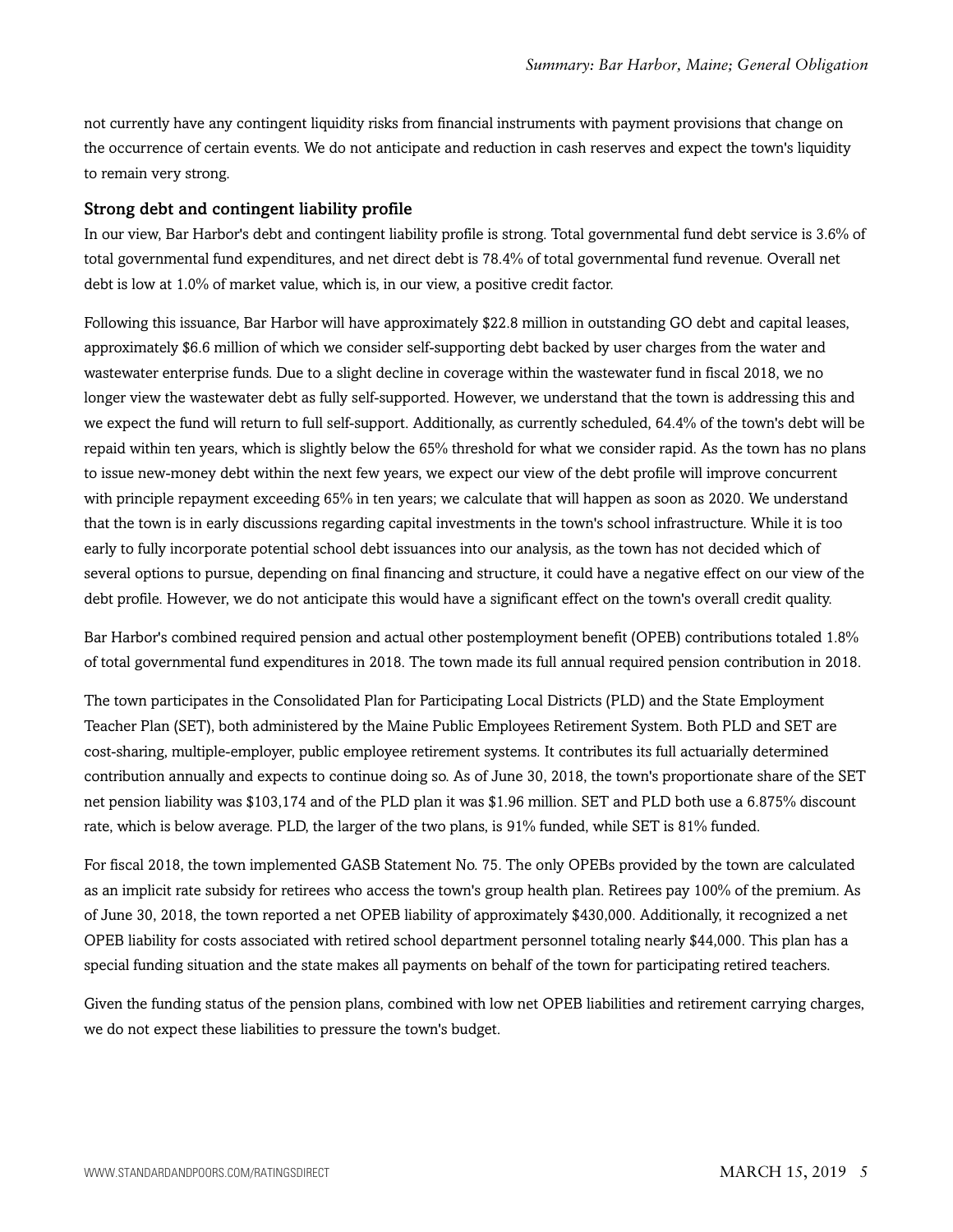#### Strong institutional framework

<span id="page-5-0"></span>The institutional framework score for Maine municipalities is strong.

# **Outlook**

The stable outlook reflects S&P Global Ratings' opinion that Bar Harbor will continue to produce at least balanced operating results, supported by very strong budgetary flexibility and good management. The very strong economy, with a stabilizing institution, provides additional rating stability. If the town's debt ratios were to worsen to levels we consider adequate and if budgetary performance were to weaken, leading to deterioration of available reserves, we could lower the rating. Currently, we do not expect to change the rating within the outlook's two-year period.

## <span id="page-5-1"></span>Related Research

- S&P Public Finance Local GO Criteria: How We Adjust Data For Analytic Consistency, Sept. 12, 2013
- Incorporating GASB 67 And 68: Evaluating Pension/OPEB Obligations Under Standard & Poor's U.S. Local Government GO Criteria, Sept. 2, 2015

| Ratings Detail (As Of March 15, 2019) |            |          |  |
|---------------------------------------|------------|----------|--|
| Bar Harbor Twn GO                     |            |          |  |
| Long Term Rating                      | AAA/Stable | Affirmed |  |
| Bar Harbor Twn GO bnds due 10/15/2035 |            |          |  |
| Long Term Rating                      | AAA/Stable | Affirmed |  |

Certain terms used in this report, particularly certain adjectives used to express our view on rating relevant factors, have specific meanings ascribed to them in our criteria, and should therefore be read in conjunction with such criteria. Please see Ratings Criteria at www.standardandpoors.com for further information. Complete ratings information is available to subscribers of RatingsDirect at www.capitaliq.com. All ratings affected by this rating action can be found on S&P Global Ratings' public website at www.standardandpoors.com. Use the Ratings search box located in the left column.